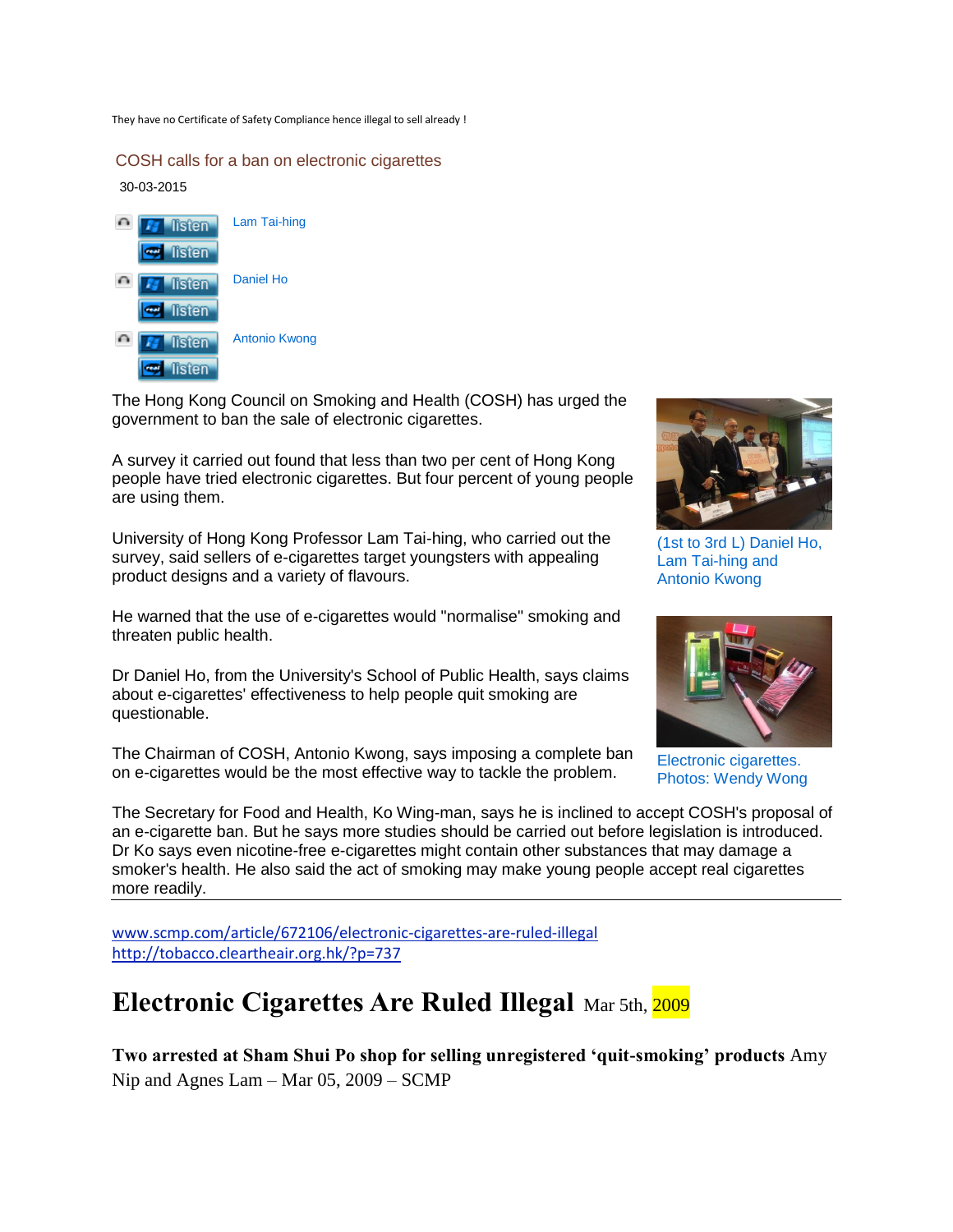

Electronic cigarettes are an unregistered pharmaceutical product and it is illegal for the public to possess them, the Health Department warns. Two people were arrested for selling electronic cigarettes, Health Department director Lam Ping-yan said at a press conference yesterday. The items in question are cigarette-shaped electronic devices that atomise nicotine into an aerosol. No burning is involved in the process. The Health Department and police raided an appliance shop yesterday in Apliu Street, Sham Shui Po, arrested two people and seized nine types of products. They included atomisers and "smoke cartridges", which are refill products. The two people arrested were a manager and a store employee. Under the Pharmacy and Poisons Ordinance, electronic cigarettes containing nicotine and marketed as products to help people quit smoking are pharmaceutical items that require registration with the Health Department.

**None of the electronic cigarettes sold in the city is** registered and it is illegal to sell or possess the product. Anyone who sells or possesses the products is liable to a HK\$100,000 fine and two years in prison. "Keeping such products at home is not allowed," Dr Lam said. "Anybody who has them should dump them quickly. If they don't know how to deal with them, they can hand them to the Health Department. Department staff will dispose them." Using the unregistered product was dangerous, he warned. "It is hard to predict how asthma patients or people with respiratory illnesses would react" to using them, Dr Lam said. "We found a high level of nicotine in the electronic cigarettes. There is 36 milligrams of nicotine in one smoke cartridge, higher than in one pack of cigarettes."

A pack of cigarettes had an average 14 to 15 milligrams of nicotine. It was difficult to ban Net ads for electronic cigarettes, Dr Lam said. They cost about 200 yuan (HK\$230) on one mainland website. Mr Chiu, whose shop was raided two days ago, said the Health Department had seized his stock of electronic cigarettes. "The electronic cigarettes have been quite popular recently," he said. "Health Department officers came to my shop and seized all my stocks after I was interviewed by reporters. "The officers said all electronic cigarettes had to undergo examination. I don't understand why. These products are helping smokers. I want to help smokers." He said most electronic cigarettes were made on the mainland and the products were very popular in Europe. "I don't see why the government has to ban the sale of electronic cigarettes. How can these products be bad for people when they help people quit smoking

News› Hong Kong HEALTH

**Hong Kong anti-smoking watchdog urges ban on e-cigarettes**

PUBLISHED : Monday, 30 March, 2015, 4:00pm UPDATED : Monday, 30 March, 2015, 5:25pm

Samuel Chan [samuel.chan@scmp.com](mailto:samuel.chan@scmp.com)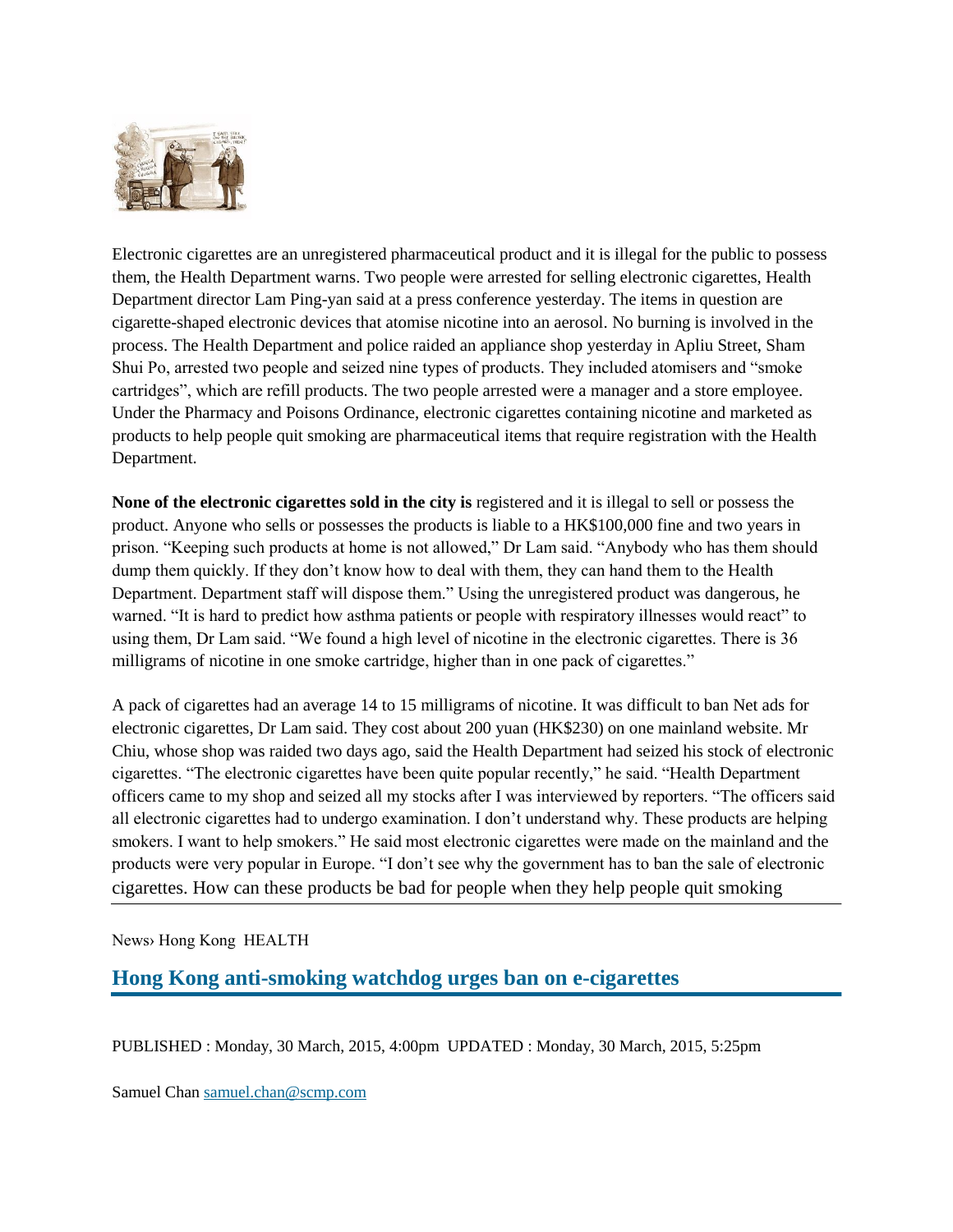

Just 1.8 per cent of Hongkongers have used an e-cigarette. Photo: Reuters

Hong Kong's anti-smoking watchdog is calling for a ban on electronic cigarettes due to both proven and unknown health risks from using the devices. The Council on Smoking and Health (COSH) said a "nip in the bud" approach was necessary – even though just 1.8 per cent of people in the city had used an electronic cigarette, according to a University of Hong Kong survey. The telephone survey was compiled between May and September last year. The 2,400 respondents included smokers, ex-smokers and people who had never smoked, with each group comprising about one third of the total. Results showed that among people who had never smoked, 3.6 per cent of respondents aged between 15 and 29 had used e-cigarettes – more than three times higher than the average of 1 per cent for the group. Young people are particularly vulnerable as ecigarettes are usually marketed as the "affordable alternative" to traditional cigarettes, and the targets of marketing campaigns, COSH said. A government-commissioned survey of smoking among more than 45,000 secondary school students from 2012 to 2013 found that about 1 per cent of secondary school pupils had used e-cigarettes. E-cigarettes – the "personal vaporisers" used as an alternative to tobacco – *can be legally sold in Hong Kong, except those containing nicotine*. Any product containing more than 0.1 per cent nicotine is required to be registered with the Health Department, **but no e-cigarettes have yet been listed**. Professor Daniel Ho Sai-yin, of the department of community medicine at HKU's school of public health, said new findings that e-cigarettes contain harmful ingredients keep emerging. We cannot start banning [e-cigarettes] only after hundreds of thousands of people have been killed Professor Daniel Ho "We cannot start banning [ecigarettes] only after hundreds of thousands of people have been killed," Ho said.

"In the 1980s, Hong Kong managed to ban smokeless tobacco before it became popular, so that's why today we don't see any cases of people who have cancer because they chew such tobacco." Apart from nicotine, which causes addiction, Ho said e-cigarettes had also been found to contain carcinogenic chemicals such as formaldehyde after ingredients were heated at high temperature. The council also dismissed as "misleading" many claims made by e-cigarette manufacturers that their products help smokers quit traditional cigarettes, or that they are non-addictive or even eco-friendly. Citing World Health Organisation advice that calls for similar regulations on e-cigarettes as those that now exist for traditional cigarettes, the council advocates a total ban of the devices from sale, advertising, promotion and sponsorship, to distribution, importation and manufacturing. Currently, some 13 countries including Singapore, Thailand and Brazil have imposed a complete ban on ecigarettes.

## [www.emsd.gov.hk/emsd/eng/pps/electricity\\_pub\\_epsr.shtml](http://www.emsd.gov.hk/emsd/eng/pps/electricity_pub_epsr.shtml)

None has a **Certificate of Safety Compliance hence cannot be legally sold here anyway!**

**Here is why: they explode, start fires and kill people! Hundreds of examples online**

**<http://www.mirror.co.uk/news/weird-news/video-watch-e-cigarette-explode-set-3388651>**